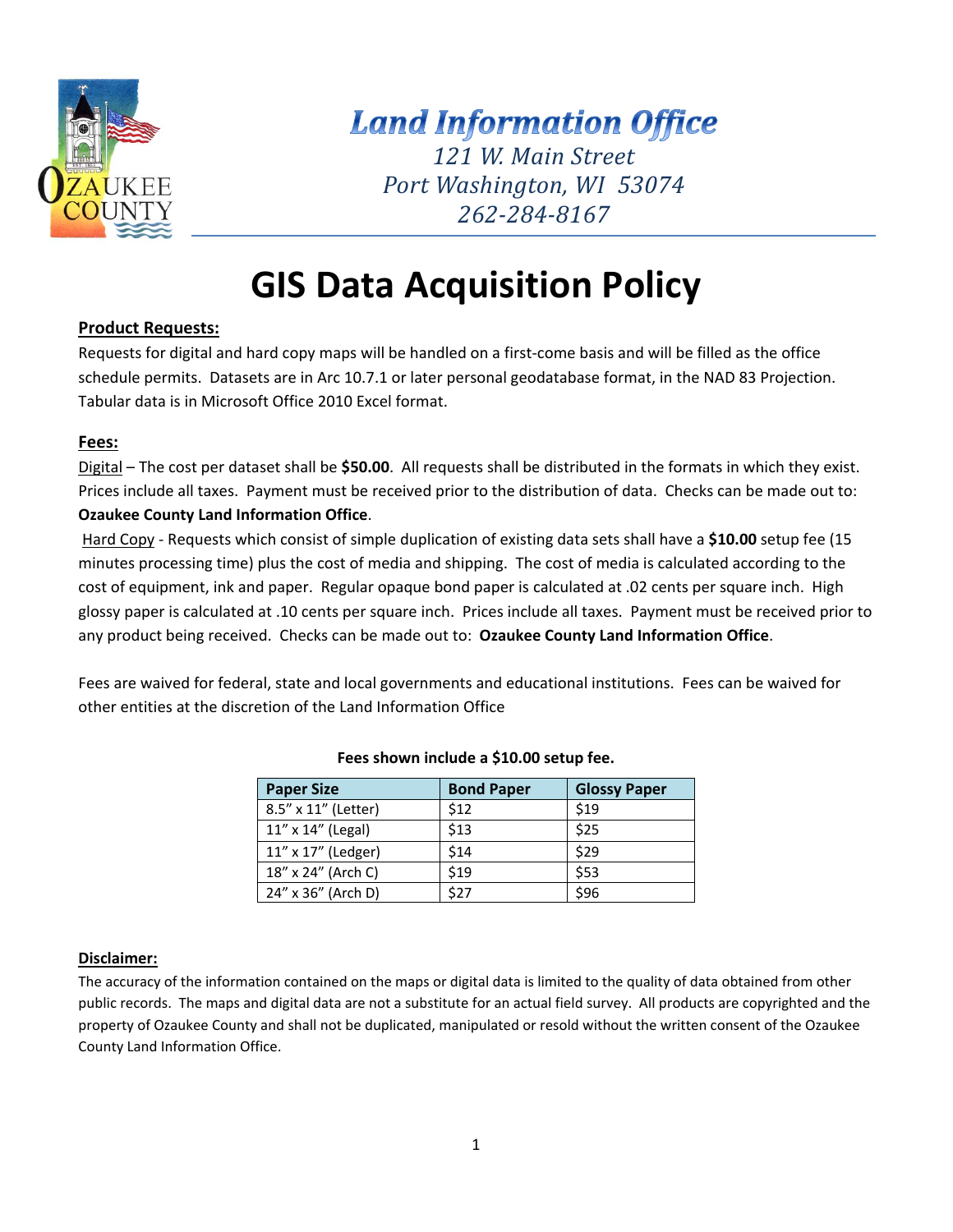# *Available Datasets*

## **Parcel Feature Dataset**

*Includes: parcel polygons and parcel lines.* 

**Centerlines** 

### **Address Points**



*Options Include: civil division polygons, supervisory district polygons, ward district polygons.* 

### **Public Land Survey System Feature Dataset**

*Includes: PLSS corners, PLSS lines for townships, sections, quarter sections.* 

# **Orthophotography**

*2020 – color, 3" resolution, north ½ or south ½ township based. Historical – 1941 through 2015, countywide.* 

### **Mortgage Reports**



**Dther \_\_\_\_\_\_\_\_\_\_\_\_\_\_\_\_\_\_\_\_\_\_\_\_\_\_\_\_**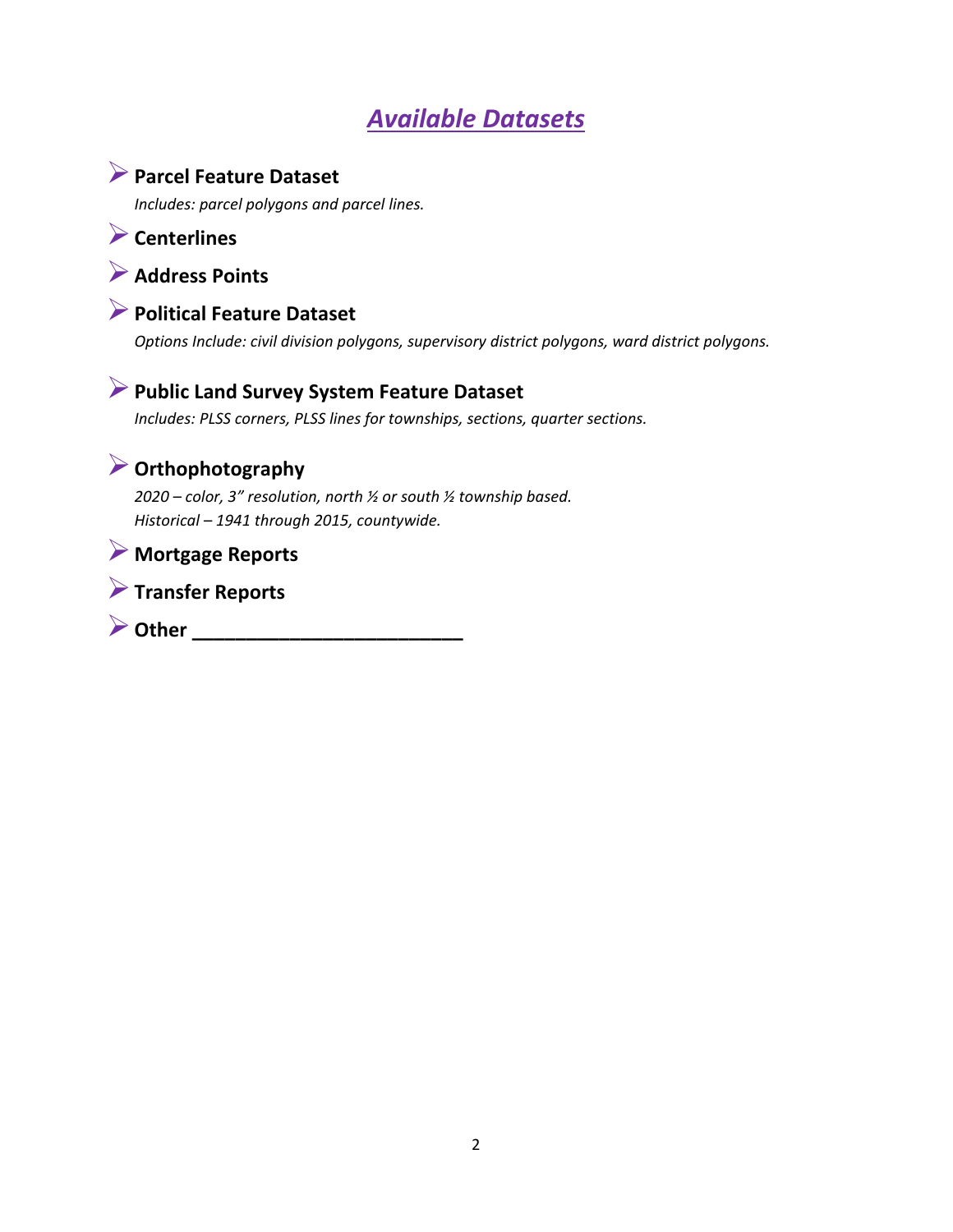

# **Land Information Office**

*121 W. Main Street Port Washington, WI 53074 262‐284‐8167*

# **GIS Data/Product Request Form**

|          | Date: _________________________ |
|----------|---------------------------------|
| Address: | Phone: _______________________  |
|          |                                 |
|          |                                 |

#### **Description of Request:**

- $\Box$  Digital dataset(s) Please choose dataset(s) you are requesting.
- $\Box$  Hard Copy dataset(s) Please described all the elements you would like shown on the map(s). \_\_\_\_\_\_\_\_\_\_\_\_\_\_\_\_\_\_\_\_\_\_\_\_\_\_\_\_\_\_\_\_\_\_\_\_\_\_\_\_\_\_\_\_\_\_\_\_\_\_\_\_\_\_\_\_\_\_\_\_\_\_\_\_\_\_\_\_\_\_\_\_\_\_\_\_\_\_\_\_\_\_\_\_

\_\_\_\_\_\_\_\_\_\_\_\_\_\_\_\_\_\_\_\_\_\_\_\_\_\_\_\_\_\_\_\_\_\_\_\_\_\_\_\_\_\_\_\_\_\_\_\_\_\_\_\_\_\_\_\_\_\_\_\_\_\_\_\_\_\_\_\_\_\_\_\_\_\_\_\_\_\_\_\_\_\_\_\_

\_\_\_\_\_\_\_\_\_\_\_\_\_\_\_\_\_\_\_\_\_\_\_\_\_\_\_\_\_\_\_\_\_\_\_\_\_\_\_\_\_\_\_\_\_\_\_\_\_\_\_\_\_\_\_\_\_\_\_\_\_\_\_\_\_\_\_\_\_\_\_\_\_\_\_\_\_\_\_\_\_\_\_\_

| Parcels                                                   |    |
|-----------------------------------------------------------|----|
| Centerlines                                               |    |
| <b>Address Points</b>                                     |    |
| <b>Political Boundaries</b>                               |    |
| <b>PLSS</b>                                               |    |
| Orthophotography – Year(s)/Tiles(s) Requested:            |    |
| Mortgage Reports                                          |    |
| <b>Transfer Reports</b>                                   |    |
|                                                           |    |
| Mortgage & Transfer Tabular Data:                         |    |
| Single extract dates from                                 | to |
| Archived report from the year                             |    |
| I would like to receive regular monthly reports beginning |    |
|                                                           |    |